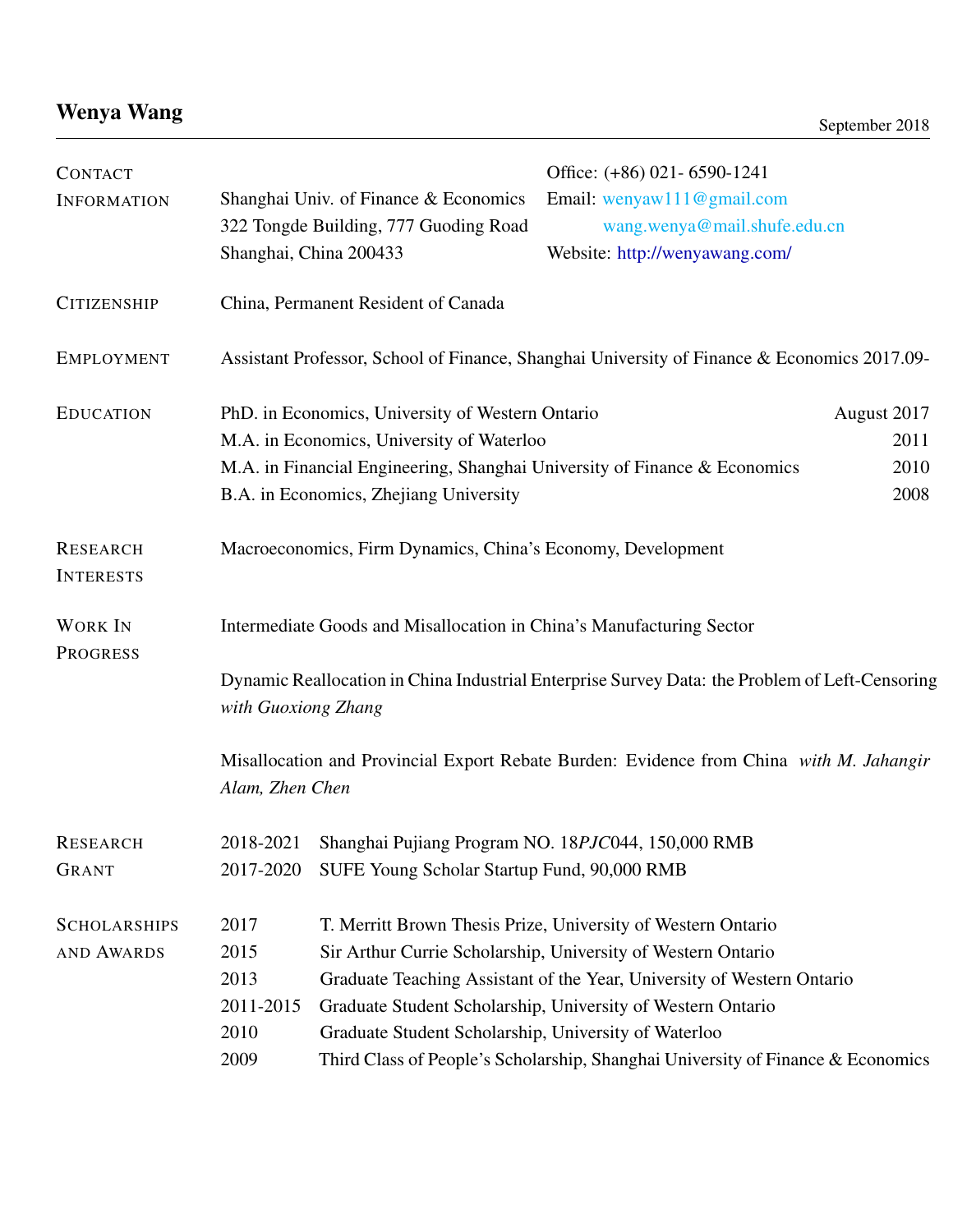|                                  | 2007                                                                                         | National Scholarship, First Class of Academic Scholarship, Zhejiang University |  |  |  |
|----------------------------------|----------------------------------------------------------------------------------------------|--------------------------------------------------------------------------------|--|--|--|
| <b>PRESENTATIONS</b>             | 2018                                                                                         | Hitotsubashi University, Canadian Economic Association 52nd Annual Meeting,    |  |  |  |
|                                  | Society of Advancement in Economic Theory Annual Meeting, North American Summer Meet-        |                                                                                |  |  |  |
|                                  | ing of the Econometric Society                                                               |                                                                                |  |  |  |
|                                  | 2017                                                                                         | Spring 2017 Midwest Macroeconomic Meeting, Asian Meeting of the Economet-      |  |  |  |
|                                  | ric Society, China Meeting of the Econometric Society, China Economic Research Workshop      |                                                                                |  |  |  |
|                                  | (Wuhan University), University of Alberta, Shanghai Jiaotong University                      |                                                                                |  |  |  |
|                                  | 2016                                                                                         | Western Economics 50th Anniversary Conference, Canadian Economics Associa-     |  |  |  |
|                                  | tion 50th Annual Meeting (Session chair), Economics PhD Conference at University of Waterloo |                                                                                |  |  |  |
|                                  | 2015                                                                                         | Canadian Economic Association 49th Annual Meeting, 2nd Biennial Conference     |  |  |  |
|                                  | of China Development Studies                                                                 |                                                                                |  |  |  |
| <b>RESEARCH</b>                  | 2014-2017                                                                                    | Research Assistant for Professor Jim MacGee                                    |  |  |  |
| <b>EXPERIENCE</b>                | 2013                                                                                         | Research Assistant for Professor Simona Cociuba                                |  |  |  |
|                                  | 2012                                                                                         | Research Assistant for Professor Robert Young                                  |  |  |  |
| <b>TEACHING</b>                  | Lecturer                                                                                     |                                                                                |  |  |  |
| <b>EXPERIENCE</b>                | 2018                                                                                         | International Finance Theory (PhD)                                             |  |  |  |
|                                  | 2016, 2015                                                                                   | <b>Intermediate Macroeconomics</b>                                             |  |  |  |
|                                  | 2013                                                                                         | <b>Introductory Econometrics</b>                                               |  |  |  |
|                                  | <b>Teaching Assistant</b>                                                                    |                                                                                |  |  |  |
|                                  | 2010-2015                                                                                    | Econometrics (graduate, undergraduate), Economics of China, Principles of      |  |  |  |
|                                  | Microeconomics & Macroeconomics                                                              |                                                                                |  |  |  |
| <b>COMPUTER</b><br><b>SKILLS</b> | Fortran, MPI, Matlab, Stata, R, LATEX                                                        |                                                                                |  |  |  |
| LANGUAGES                        | Mandarin (Native), English (Fluent)                                                          |                                                                                |  |  |  |
|                                  |                                                                                              |                                                                                |  |  |  |

**REFERENCES**